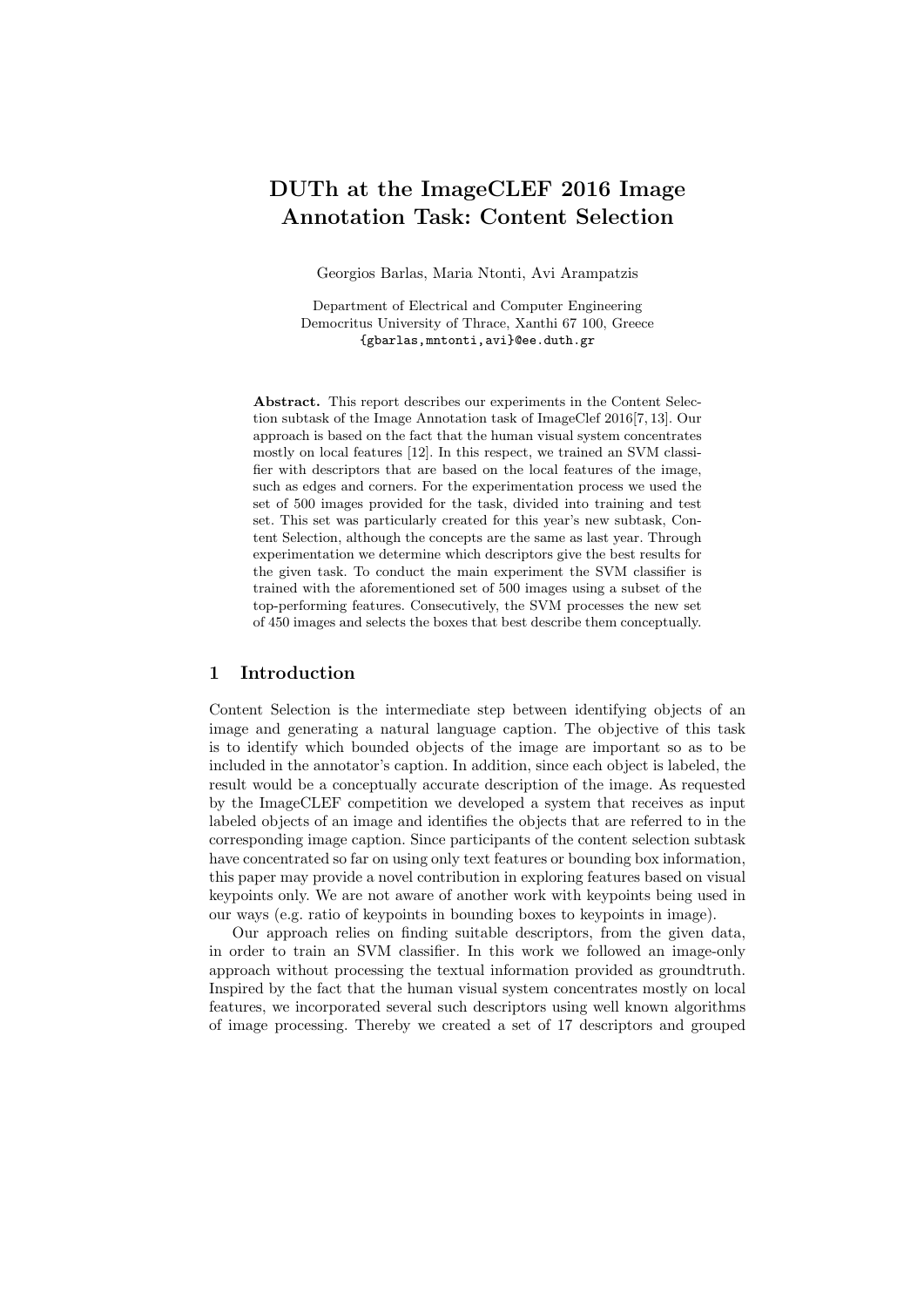them into several subsets referring to similar features. Then, after experimenting with descriptors standalone and as groups, we arrived to a set of 9 most-useful descriptors.

Complementary to testing for different feature subsets, experiments were also conducted using various SVM kernel functions. Linear, polynomial and Gaussian radial basis function kernels were tested. Polynomial and Gaussian kernels performed similarly, but the latter one was chosen as it produced slightly better results.

The rest of this report is organized as follows. In the next section we describe the dataset provided as well as the methodology we followed to tackle the problem. Specifically, we analyze the descriptors that were used during experimentation and describe the SVM classifier. Section 3 describes the evaluation methodology along with our the experimental results. Conclusion and directions for further research are summarized in Section 4.

# 2 Data and Methods

### 2.1 Dataset

The dataset provided by the ImageCLEF competition consists of 500 images from various concepts, accompanied with a set of bounding boxes for each image and a label for each box. Furthermore, a set of textual descriptions is given for each image as ground-truth with a minimum of 5 and a mean of 9.5 sentences per image [7]. This set was initially split into a training and a validation set and was used for experimentation. After experimentally concluding to the best configuration the whole set was used to train the SVM classifier. A second set of 450 images was later released by ImageCLEF which was used as the test set.

## 2.2 Feature Extraction

Initially, 17 descriptors were created. After experimentation we concluded to a subset of 9 that was found to have the maximum contribution. Correlation information between the descriptors and the purpose of each one was used to cluster them into categories. In the rest of this section, we will elaborate on each descriptor category.

Position Desctiptors For each bounding box, two points are given that define its position in the image. The coordinates of these points are used individually as four values  $x_{min}, x_{max}, y_{min}, y_{max}$ , divided by the corresponding dimension of the image, as follows: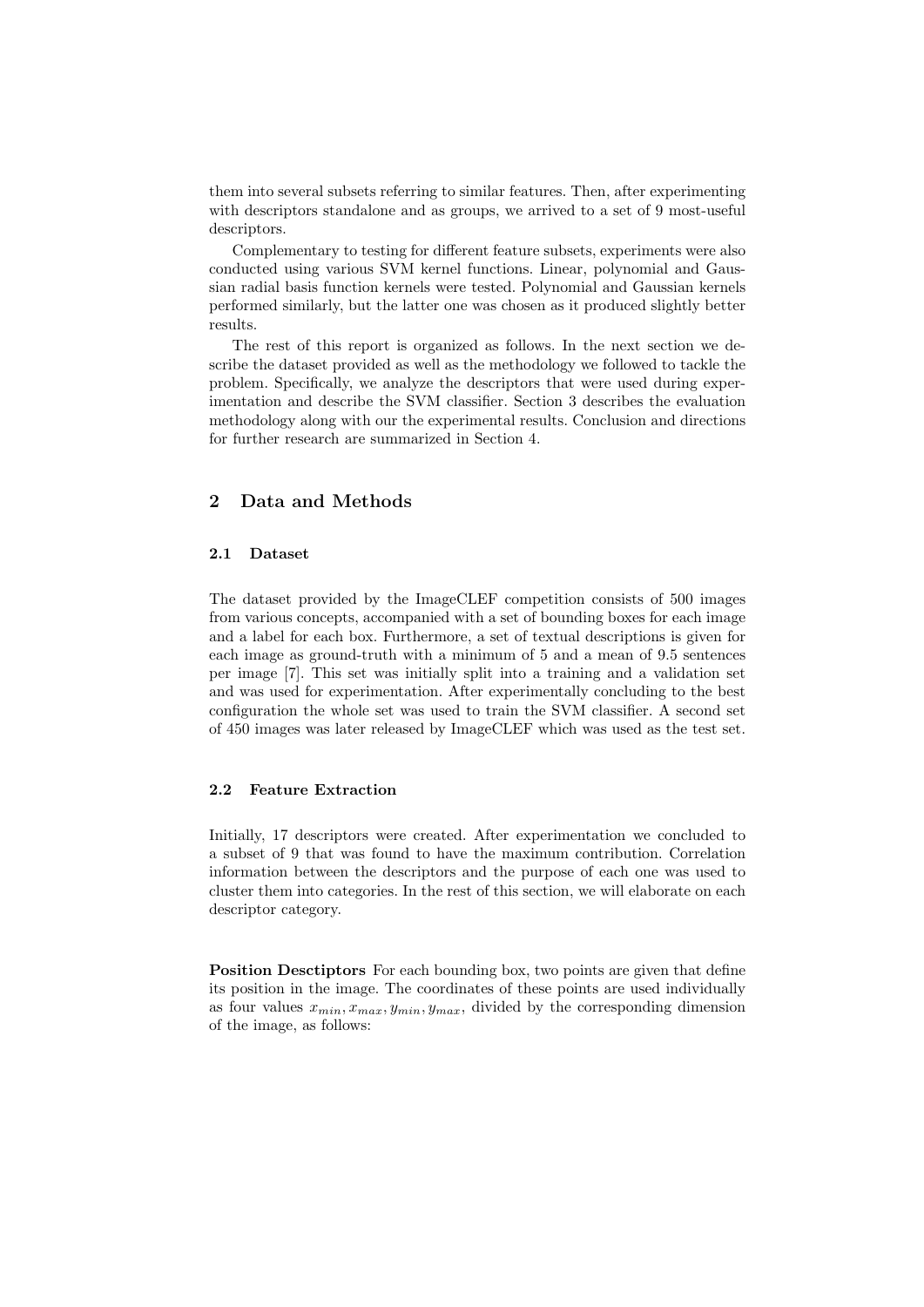$$
d_1 = \frac{x_{min}}{w}
$$

$$
d_2 = \frac{x_{max}}{w}
$$

$$
d_3 = \frac{y_{min}}{h}
$$

$$
d_4 = \frac{y_{max}}{h}
$$

where  $w, h$  denote the width and the height of the image, respectively. Additionally, two more features are formed that correspond to the relative position of the center of the bounding box, abscissa and ordinate respectively:

$$
d_5 = \frac{d_1 + d_2}{2}
$$

$$
d_6 = \frac{d_3 + d_4}{2}
$$

The purpose of those descriptors is to investigate the correlation between the position of the bounding box and the importance of it [6].

Size Descriptors The descriptors of this group aim to calculate the portion of the image that is occupied by the bounding box, separately for the two dimensions and combined as well.

$$
d_7 = \frac{w_b}{w}
$$

$$
d_8 = \frac{h_b}{h}
$$

$$
d_9 = d_7 d_8
$$

where  $w_b$ ,  $h_b$  denote the width and height of the bounding box, respectively.

Descriptors based on Local Features For the calculation of the descriptors of this group we used several well-established algorithms for local feature detection (i.e. the Canny edge detector [2], Harris and Stephens [8], BRISK [9], SURF [1] and FAST [11]). These algorithms imitate the way that human processes visual information. The calculated features are based on the hypothesis that an elevated number of the key-points or key-regions detected will be located in conceptually important boxes. Towards this direction we propose the calculation of the percentage of the image local features detected in each box.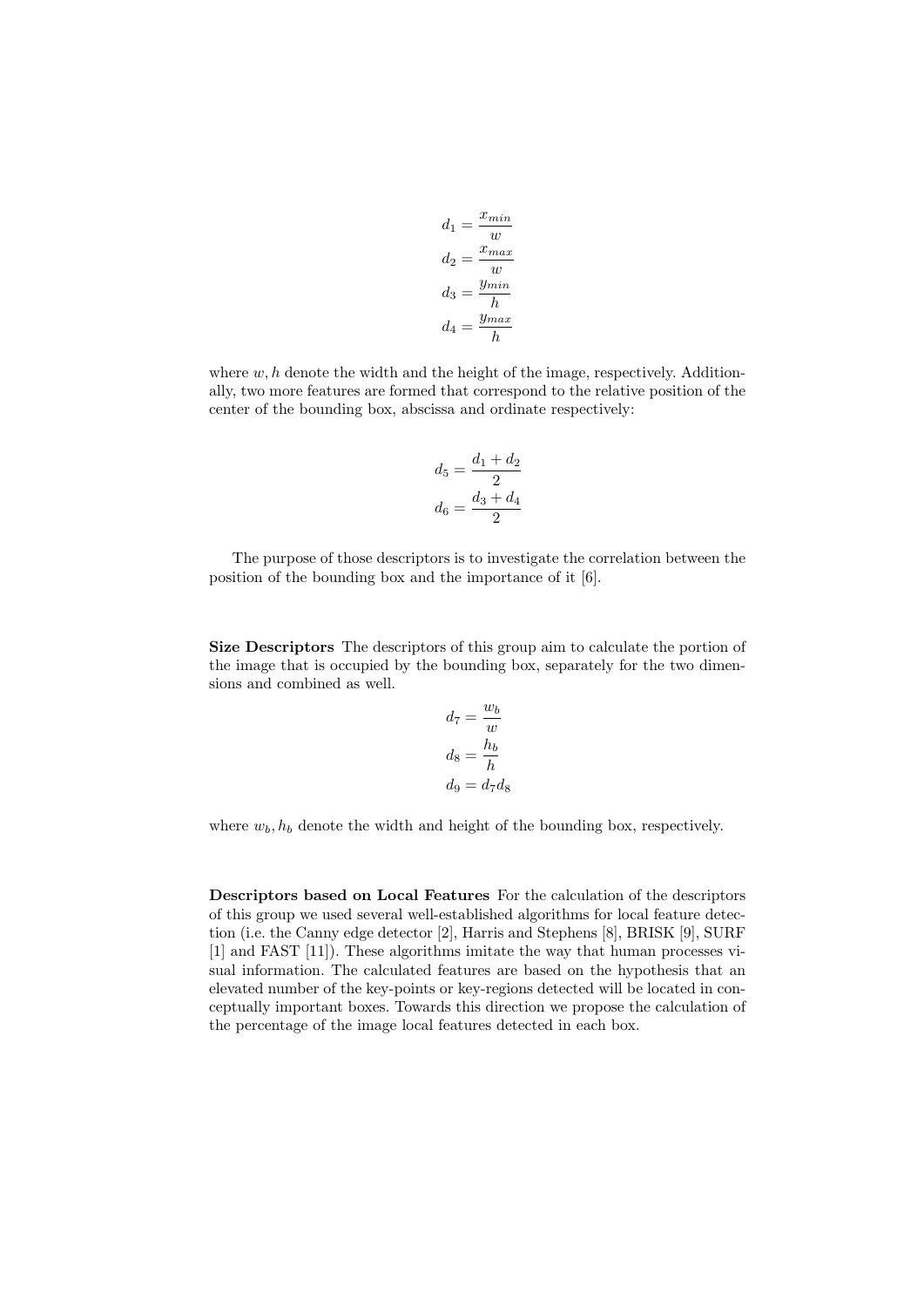$$
d_{10} = \frac{Canny_{box}}{Canny_{image}}
$$
\n
$$
d_{11} = \frac{Harris_{box}}{Harris_{image}}
$$
\n
$$
d_{12} = \frac{BRISK_{box}}{BRISK_{image}}
$$
\n
$$
d_{13} = \frac{SURF_{box}}{SURF_{image}}
$$
\n
$$
d_{14} = \frac{FAST_{box}}{FAST_{image}}
$$

Entropy Descriptors Image entropy is a quantity that is used to describe the amount of information that is contained in an image. In this regard, the motivation behind this feature group is to quantify the amount of information held by the content of a bounding box, proportionally to that of the image. As a first step we produced three different versions of the image. The first two correspond to the edge maps generated by the Canny edge detector [2] and the Structured Forests edge detection method (ESF) [5], respectively. The last one corresponds to the image reduced to gray-level pixel values. Consecutively, we calculate the entropy contained by a bounding box in all three images divided by the total entropy of the image.

$$
d_{15} = \frac{E(Canny_{box})}{E(Canny_{image})}
$$

$$
d_{16} = \frac{E(ESF_{box})}{E(ESF_{image})}
$$

$$
d_{17} = \frac{E(Grayscale_{box})}{E(Grayscale_{image})}
$$

where  $E(x)$  denotes the entropy of an image x, defined as

$$
E(x) = -\sum_{i=1}^{N} h(i) \log_2 h(i)
$$

where  $h(i)$  is the count of pixels assigned to the *i*th bin of the image histogram and  $N$  the total number of bins.

#### 2.3 Support Vector Machine (SVM) Classification

For the purpose of this task, we trained a binary SVM in order to classify each bounding box as 'important' or 'not important'. SVM tackles the problem of nonliner classification by determining a hyperplane that separates two classes in a space of higher dimensionality than the feature space using a kernel function [3,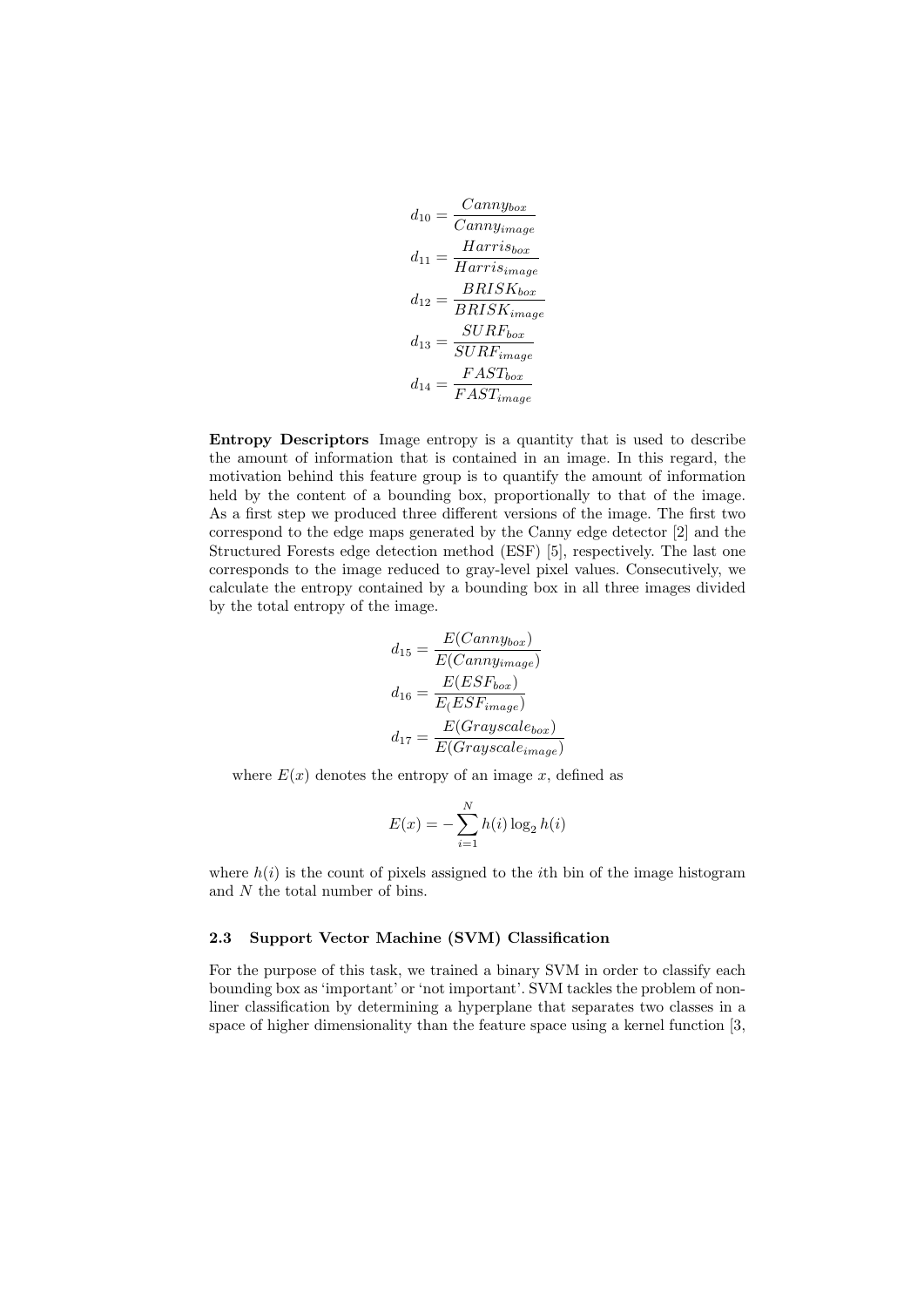4]. We used MATLAB's default function to train and use the SVM. For improved performance, we experimented with different kernel functions, such as the Linear, the Polynomial and the Gaussian radial basis kernel functions, concluding to the Gaussian kernel as the top performing.

During the experiments, the training dataset was divided into two subsets, the training and the validation subset, respectively. We experimented with training subsets of 100 and 250 images randomly selected. We investigated the performance of different sets of descriptors, concluding to a set of 9. Table 1 presents the results of the experiments with different configurations.

In the cases where the SVM classified a small number of the boxes as important, we used the SURF descriptor as criterion for the selection. Specifically, if the result contained less than two boxes, then the  $\frac{n}{2} + 3$  boxes with the biggest  $d_{13}$  value were added to result set, where n is the number of boxes in the image. In case the image contained less than  $\frac{n}{2}+3$  boxes, then all of them were selected.

The number  $\frac{n}{2} + 3$  was selected after experimentation. We initially started with number  $\frac{n}{2}$  and then concluded to  $\frac{n}{2} + 3$ .

### 3 Experimental Evaluation

#### 3.1 Evaluation Measures

According to the instructions, Subtask 3 is evaluated using the content selection metric, which is the  $F_1$  score averaged across all test images. Each  $F_1$  score is computed from the precision and recall metrics averaged over all gold standard descriptions for the image.

The precision  $P^{I_i}$  for test image  $I_i$  is computed as:

$$
P^{I_i} = \frac{1}{M} \sum_{m=1}^{M} \frac{|G_m^{I_i} \cap S^{I_i}|}{|S^{I_i}|} \tag{1}
$$

The recall  $R(I_i)$  for test image  $I_i$  is computed as:

$$
R^{I_i} = \frac{1}{M} \sum_{m=1}^{M} \frac{|G_m^{I_i} \cup S^{I_i}|}{|G_m^{I_i}|} \tag{2}
$$

where

 $I = \{I_1, I_2, \ldots, I_N\}$  the set of test images  $G_{\mathbf{r}}^{I_i} = \{G_1^{I_i}, G_2^{I_i}, \ldots, G_M^{I_i}\}\$  the set of gold standard descriptions  $S^{I_i}$  the resulting set of unique bounding box instances  $M$  the number of gold standard descriptions for image  $I_i$ .

The content selection score  $F^{I_i}$  for image  $I_i$ , is computed as:

$$
F^{I_i} = 2 \frac{P^{I_i} R^{I_i}}{P^{I_i} + R^{I_i}}
$$
\n(3)

The final  $P$ ,  $R$  and  $F$  scores are computed as the mean  $P$ ,  $R$  and  $F$  scores across all test images.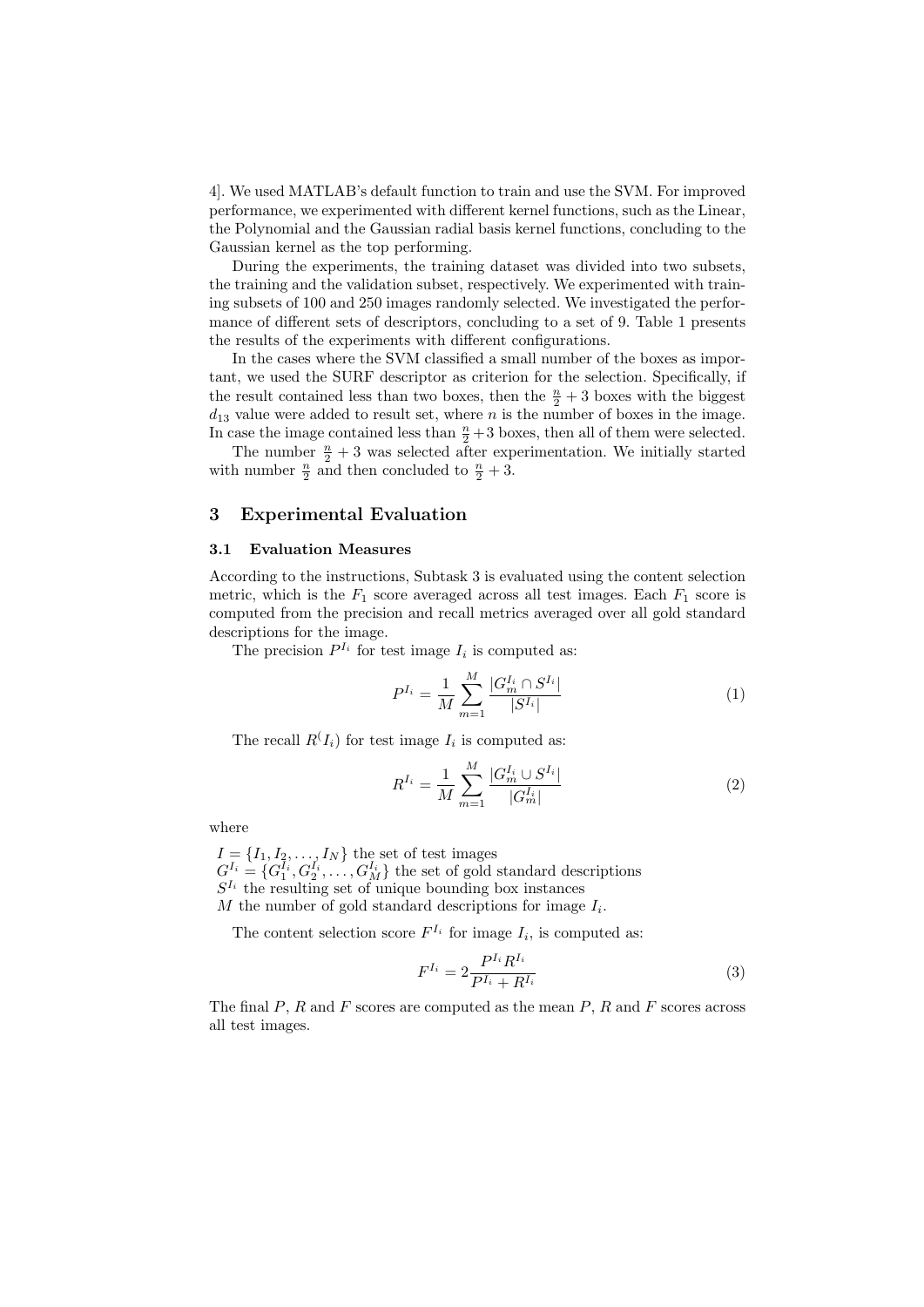#### 3.2 Experimental Results

For the experiments we used the 500 images from imageCLEF dataset. Firstly, the images are split randomly in two sets, the training set and the test set. As training set, 100 or 250 images are used, 20% of 50% of the set respectively. As expected, the bigger training dataset gave better results. for this reason, it was decided to use all the 500 provided images dataset as training set at the submission run. Experiments took place with various combination of descriptors. As shown in Table 2, descriptors are managed as groups. For decision criterion in the cases that the SVM classified a small number of boxes as important, we experimented with  $d_9$  and  $d_{13}$  descriptors. The SURF descriptor  $(d_{13})$  produced better results, as it is a well-established and robust algorithm, in contrary to descriptor  $d_9$  which is more abstract. Table 2 shows the setup of each experiment. For example, for experiment 1 descriptors  $d_{1...4}$ ,  $d_{11}$ ,  $d_{13}$  and  $d_{17}$  were used. SVMs kernel is radial basis function, 100 images of 500 were used as training set and as criterion  $d<sub>9</sub>$  were used. Before the experiments each group of descriptors were tested separately, so the behavior of each was known. That means that there was not need to include or exclumide all descriptors of the group in each experiment but the best representatives of the group. Furthermore, the correlation matrix was taken into account, that is why for example  $d_9$  is not included in our experiments, as shown in Table 2. Finally, as seen from Table 1, the Fmeasure was not the only one taken under consideration for our final choice but also the balance of precision and recall.

Our approach using Gaussian kernel SVM classifier and 9 descriptors as experiment 14 achieves an overall F-measure of  $54.59\% \pm 15.33$ , the best result of the two participating groups to the subtask.

| Experiment     | F-score | Precession                                                            | Recall |
|----------------|---------|-----------------------------------------------------------------------|--------|
| 1              |         | $0.5885 \pm 0.230010.5972 \pm 0.245110.6758 \pm 0.2963$               |        |
| $\overline{2}$ |         | $0.5873 \pm 0.229710.5946 \pm 0.244210.6783 \pm 0.2946$               |        |
| 3              |         | $0.5882 \pm 0.2312 \times 0.5991 \pm 0.2465 \times 0.6726 \pm 0.2982$ |        |
| $\overline{4}$ |         | $0.5888 \pm 0.2294$ $ 0.5963 \pm 0.2446$ $ 0.6761 \pm 0.2978$         |        |
| 5              |         | $0.5980 \pm 0.2224 \times 0.5994 \pm 0.2390 \times 0.6892 \pm 0.2955$ |        |
| 6              |         | $0.5976 \pm 0.223510.5982 \pm 0.239210.6893 \pm 0.2962$               |        |
| 7              |         | $0.5891 \pm 0.229610.5969 \pm 0.244610.6758 \pm 0.2986$               |        |
| 8              |         | $0.5889 \pm 0.2301 \times 0.5985 \pm 0.2449 \times 0.6746 \pm 0.2973$ |        |
| 9              |         | $0.5585 \pm 0.2108 \times 0.4939 \pm 0.2081 \times 0.7461 \pm 0.2994$ |        |
| 10             |         | $0.6380 \pm 0.1899 \cup 0.5683 \pm 0.2210 \cup 0.8203 \pm 0.2253$     |        |
| 11             |         | $0.5314 \pm 0.1602 \times 0.3865 \pm 0.1620 \times 0.9671 \pm 0.0761$ |        |
| 12             |         | $0.5709 \pm 0.217510.5298 \pm 0.225710.7235 \pm 0.2850$               |        |
| 13             |         | $0.5894 \pm 0.2283 \times 0.5950 \pm 0.2430 \times 0.6817 \pm 0.2930$ |        |
| 14             |         | $0.5888 \pm 0.2322   0.6018 \pm 0.2475   0.6663 \pm 0.3042$           |        |
| 15             |         | $0.5893 \pm 0.2303 \times 0.6001 \pm 0.2457 \times 0.6717 \pm 0.3000$ |        |
| 16             |         | $0.5893 \pm 0.2312$ $ 0.6014 \pm 0.2462$ $ 0.6688 \pm 0.3030$         |        |
| 17             |         | $0.5888 \pm 0.2300   0.5973 \pm 0.2450   0.6757 \pm 0.2975$           |        |

Table 1. Experimental results for various combinations of descriptor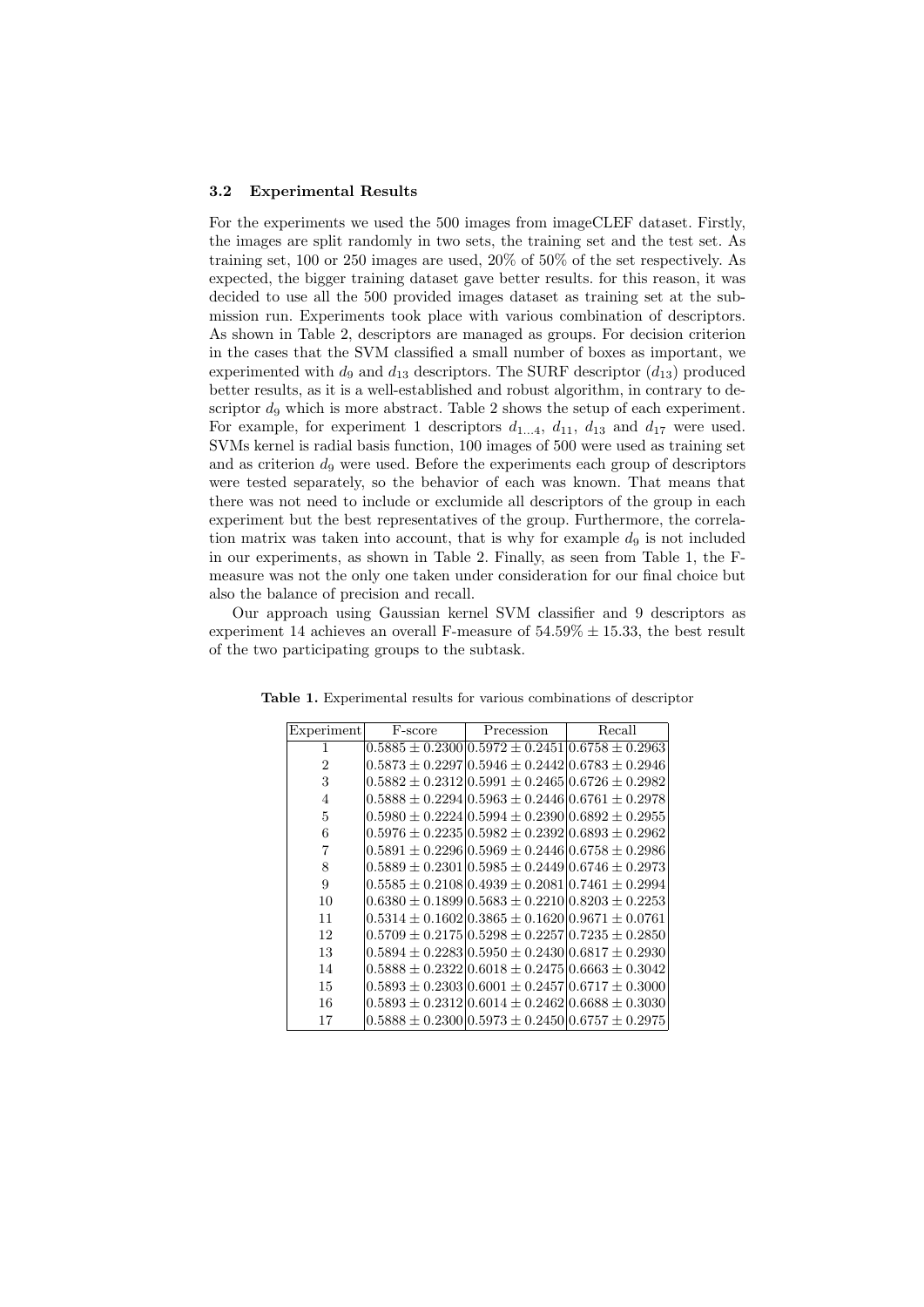

Fig. 1. Correlation calculation between every descriptor investigated

## 4 Conclusion

This report describes the methodology, the experimentation, and the results acquired concerning DUTh's participation to the Subtask 3 of the Image Annotation task of ImageCLEF 2016. Our novelty is that we have tackled the task using only visual keypoints/features, in contrast to other participants so far using only text features or bounding box information. We investigated the performance of seventeen image descriptors combined with three SVM configurations corresponding to different SVM kernels. Experimental evaluation highlighted the significance of a feature subset in determining the conceptually important boxes. These features mostly relate to the edges and corners detected by wellestablished algorithms. Our approach using Gaussian kernel SVM classifier and nine descriptors achieves an overall F-measure of  $54.59\% \pm 15.33$ , the best result of the two participating groups to the subtask.

Taking a step further, we believe that the proposed methodology can be improved towards two directions. The first one concerns the improvement of the feature extraction methods. Motivated by the high performance of local feature detection demonstrated by this project, we would like to additionally incorporate the local feature descriptors that correspond to them. The statistical analysis and the comparison of these descriptors may provide useful information concerning the importance of each key-point. Room for improvement also exists in the exploitation of textual analysis of the proposed annotation terms. Textual features that are based on term and document frequencies can provide useful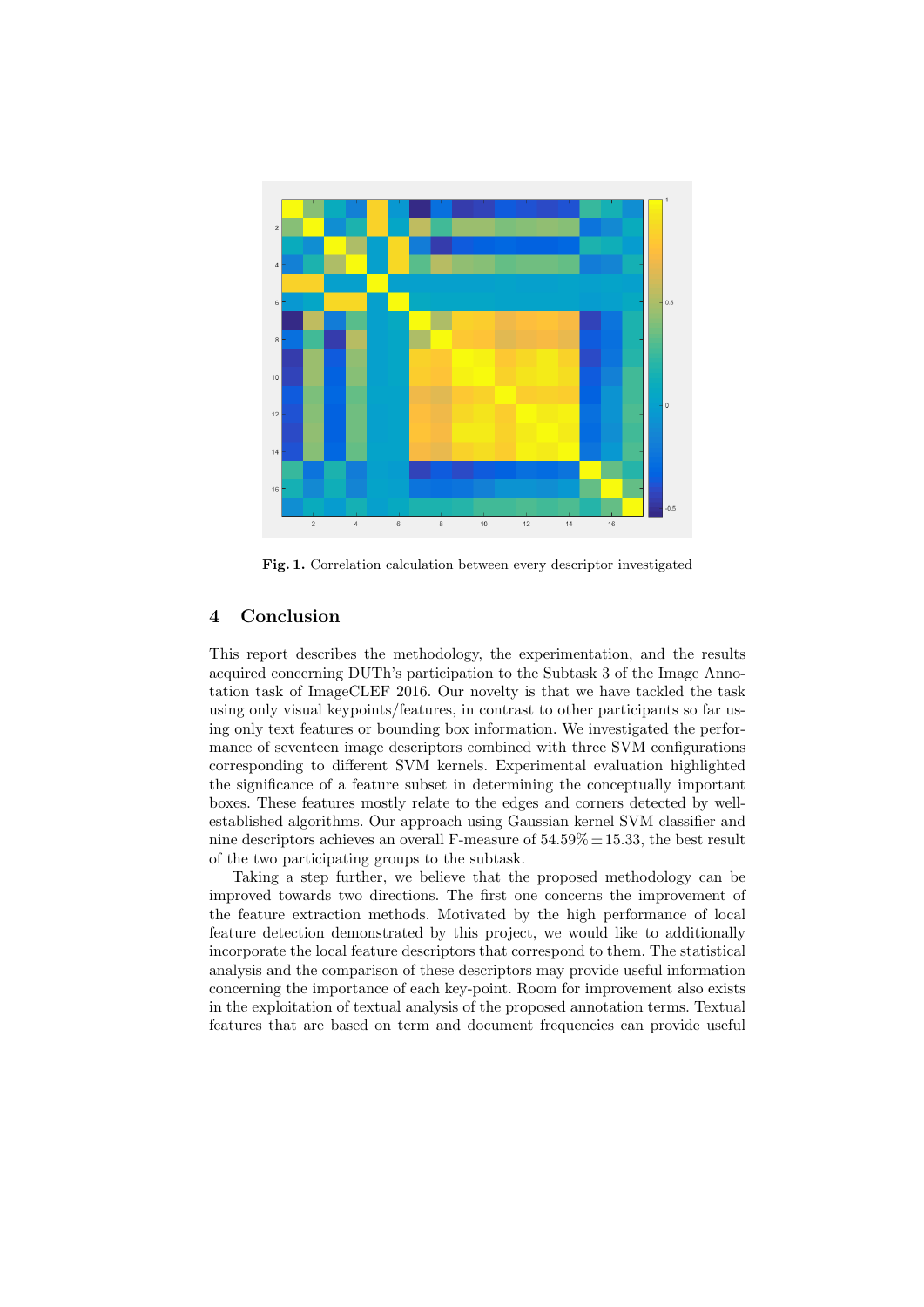# 1 2 3 4 5 6 7 8 9 10 11 12 13 14 15 16 17 <sup>d</sup><sup>1</sup> · · · · · · · <sup>d</sup><sup>2</sup> · · · · · · ·  $\begin{array}{c} \mathbf{d}_2 \ \mathbf{d}_3 \ \mathbf{d}_3 \end{array}$   $\begin{array}{c} \begin{array}{c} \mathbf{i} \end{array} & \begin{array}{c} \mathbf{i} \end{array} & \begin{array}{c} \mathbf{i} \end{array} & \begin{array}{c} \mathbf{i} \end{array} & \begin{array}{c} \mathbf{i} \end{array} & \begin{array}{c} \mathbf{i} \end{array} & \begin{array}{c} \mathbf{i} \end{array} & \begin{array}{c} \mathbf{i} \end{array} & \begin{array}{c} \mathbf{i} \end{array} & \begin{array}{c} \mathbf{i} \$  $\begin{array}{c} \begin{array}{c} a_3 \ d_4 \end{array} & | \begin{array}{c} \bullet \\ \bullet \end{array} \mid \begin{array}{c} \bullet \\ \bullet \end{array} \mid \begin{array}{c} \bullet \\ \bullet \end{array} \mid \begin{array}{c} \bullet \\ \bullet \end{array} \mid \begin{array}{c} \bullet \\ \bullet \end{array} \mid \begin{array}{c} \bullet \\ \bullet \end{array} \mid \begin{array}{c} \bullet \\ \bullet \end{array} \mid \begin{array}{c} \bullet \\ \bullet \end{array} \mid \begin{array}{c} \bullet \\ \bullet \end{array} \mid \begin{array}{c} \bullet \\ \bullet \end{array} \mid \begin$ <sup>d</sup><sup>5</sup> · · · · <sup>d</sup><sup>6</sup> · · · · <sup>d</sup><sup>7</sup> · · · · · · · · · · · · · <sup>d</sup><sup>8</sup> · · · · · · · · · · · · · <sup>d</sup><sup>9</sup> · ·  $\frac{dy}{d_10}$   $\cdots$   $\cdots$   $\cdots$ <sup>d</sup><sup>11</sup> · · · · · · · · · · · · · <sup>d</sup><sup>12</sup> · · <sup>d</sup><sup>13</sup> · · · · · · · · · · · · ·  $rac{d_{14}}{d_{15}}$  $\frac{d_{14}}{d_{15}}$  .  $\cdot \cdot \cdot$ <sup>d</sup><sup>16</sup> · · · <sup>d</sup><sup>17</sup> · · · · · · · · · · · · · Kernel rbf rbf poly poly rbf rbf rbf rbf rbf rbf rbf rbf rbf rbf rbf rbf rbf  $\overline{\text{Training set}} |100|100|100|100$   $\overline{|100|}$   $\overline{|250|}250|250|100|100|100|100|100|100|100|100$ Criterion d<sup>9</sup> d<sup>9</sup> d<sup>9</sup> d<sup>9</sup> d<sup>9</sup> d<sup>9</sup> d<sup>9</sup> d<sup>9</sup> d<sup>9</sup> d<sup>9</sup> d<sup>9</sup> d<sup>9</sup> d<sup>9</sup> d<sup>13</sup> d<sup>13</sup> d<sup>9</sup> d<sup>13</sup>

Table 2. Experimental results for various combinations of descriptor

insight in order to determine the importance of every box label. Furthermore, textual features concerning term significance may be extracted exploiting word ontologies or semantic networks, such as WordNet [10].

#### References

- 1. Bay, H., Ess, A., Tuytelaars, T., Van Gool, L.: Speeded-up robust features (surf). Computer vision and image understanding 110(3), 346–359 (2008)
- 2. Canny, J.: A computational approach to edge detection. Pattern Analysis and Machine Intelligence, IEEE Transactions on (6), 679–698 (1986)
- 3. Cortes, C., Vapnik, V.: Support-vector networks. Machine learning 20(3), 273–297 (1995)
- 4. Cristianini, N., Shawe-Taylor, J.: An introduction to support vector machines and other kernel-based learning methods. Cambridge university press (2000)
- 5. Dollár, P., Zitnick, C.L.: Structured forests for fast edge detection. In: ICCV. International Conference on Computer Vision (December 2013), http://research. microsoft.com/apps/pubs/default.aspx?id=202540
- 6. Friedman, J., Hastie, T., Tibshirani, R.: The elements of statistical learning, vol. 1. Springer series in statistics Springer, Berlin (2001)
- 7. Gilbert, A., Piras, L., Wang, J., Yan, F., Ramisa, A., Dellandrea, E., Gaizauskas, R., Villegas, M., Mikolajczyk, K.: Overview of the ImageCLEF 2016 Scalable Concept Image Annotation Task. In: CLEF2016 Working Notes. CEUR Workshop Proceedings, CEUR-WS.org, Evora, Portugal (September 5-8 2016) ´
- 8. Harris, C., Stephens, M.: A combined corner and edge detector. In: Alvey vision conference. vol. 15, p. 50. Citeseer (1988)
- 9. Leutenegger, S., Chli, M., Siegwart, R.Y.: Brisk: Binary robust invariant scalable keypoints. In: Computer Vision (ICCV), 2011 IEEE International Conference on. pp. 2548–2555. IEEE (2011)
- 10. Miller, G.A.: Wordnet: a lexical database for english. Communications of the ACM 38(11), 39–41 (1995)